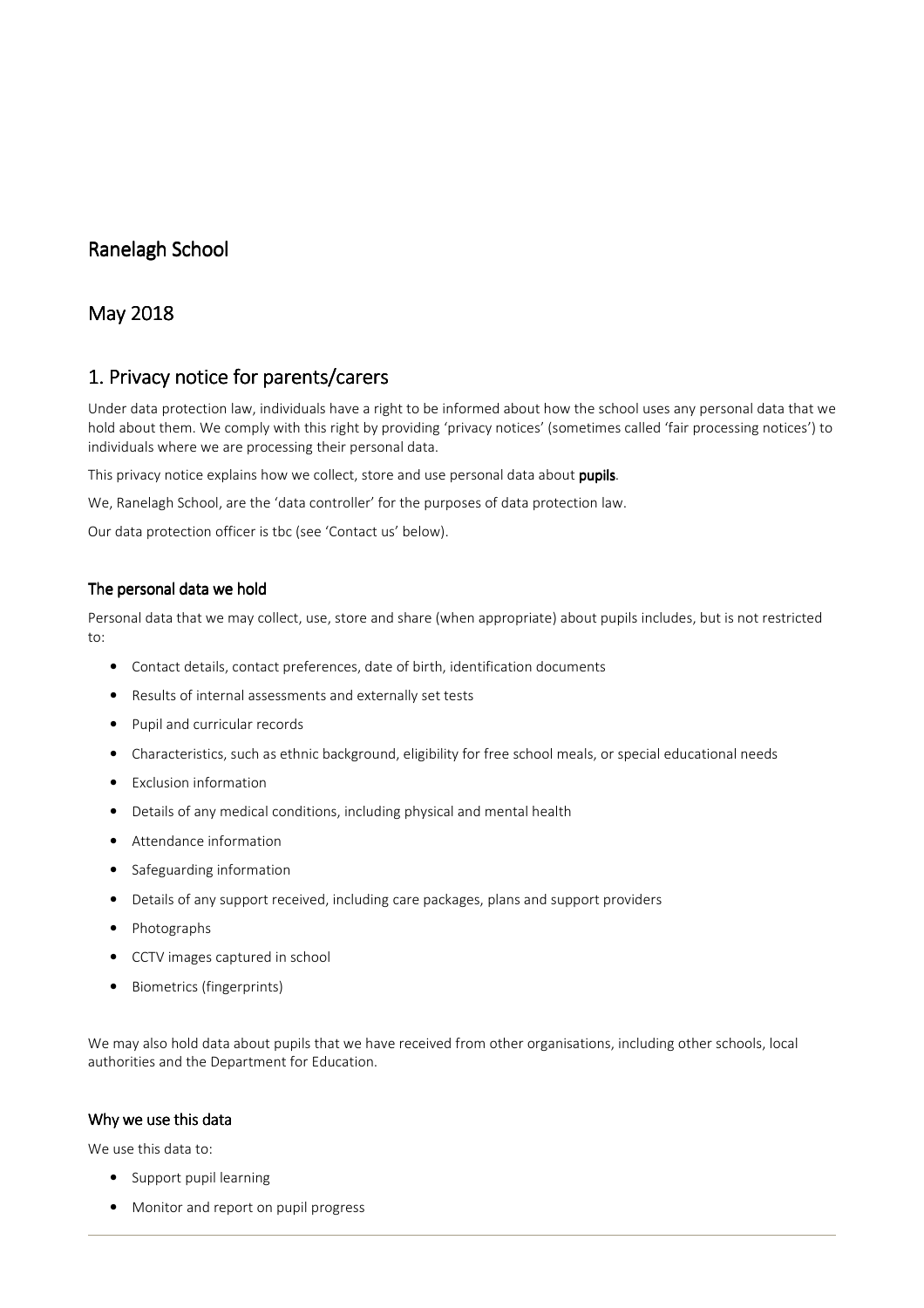- Provide appropriate pastoral care
- Administer cashless catering facility
- Protect pupil welfare
- Assess the quality of our services
- Administer admissions waiting lists
- Carry out research
- Comply with the law regarding data sharing

# Our legal basis for using this data

We only collect and use pupils' personal data when the law allows us to. Most commonly, we process it where:

- We need to comply with a legal obligation
- We need it to perform an official task in the public interest

Less commonly, we may also process pupils' personal data in situations where:

- We have obtained consent to use it in a certain way
- We need to protect the individual's vital interests (or someone else's interests)

Where we have obtained consent to use pupils' personal data, this consent can be withdrawn at any time. We will make this clear when we ask for consent, and explain how consent can be withdrawn.

Some of the reasons listed above for collecting and using pupils' personal data overlap, and there may be several grounds which justify our use of this data.

# Collecting this information

While the majority of information we collect about pupils is mandatory, there is some information that can be provided voluntarily.

Whenever we seek to collect information from you or your child, we make it clear whether providing it is mandatory or optional. If it is mandatory, we will explain the possible consequences of not complying.

## How we store this data

We keep personal information about pupils while they are attending our school. We may also keep it beyond their attendance at our school if this is necessary in order to comply with our legal obligations.

## Data sharing

We do not share information about pupils with any third party without consent unless the law and our policies allow us to do so.

Where it is legally required, or necessary (and it complies with data protection law) we may share personal information about pupils with:

- Our local authority To meet our legal obligations to share certain information with it, such as safeguarding concerns and exclusions
- The Department for Education To provide data as requested for the National Pupil Database
- The learning Records Service To provide us with a Pupil Unique Learner Number (ULN)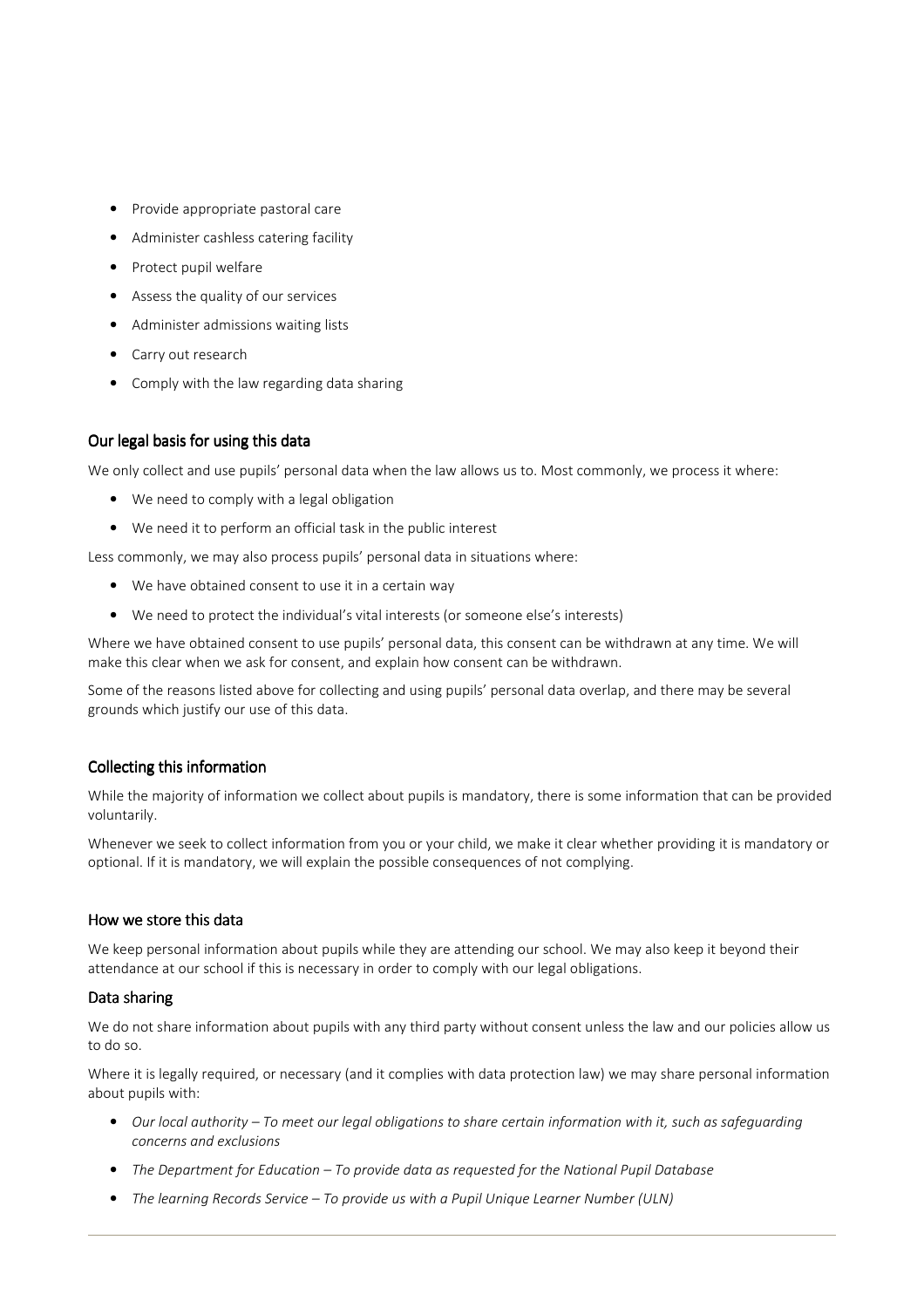- The pupil's family and representatives To support pupil welfare
- Educators and examining bodies To register and process results of examinations
- Our regulator Ofsted
- Suppliers and service providers To enable them to provide the service we have contracted them for
- Central and local government To provide data as requested
- Health authorities To support pupil welfare
- Health and social welfare organisations To support pupil welfare
- Charities and voluntary organisations Friends of Ranelagh and Parent Teacher Association to promote and raise funds for the school
- Police forces, courts, tribunals To provide data as requested with a warrant
- Professional bodies To provide data necessary for trips, visits and work experience

#### **National Pupil Database**

We are required to provide information about pupils to the Department for Education as part of statutory data collections such as the school census.

Some of this information is then stored in the National Pupil Database (NPD), which is owned and managed by the Department and provides evidence on school performance to inform research.

The database is held electronically so it can easily be turned into statistics. The information is securely collected from a range of sources including schools, local authorities and exam boards.

The Department for Education may share information from the NPD with other organisations which promote children's education or wellbeing in England. Such organisations must agree to strict terms and conditions about how they will use the data.

For more information, see the Department's webpage on how it collects and shares research data.

You can also contact the Department for Education with any further questions about the NPD.

#### Youth support services

Once our pupils reach the age of 13, we are legally required to pass on certain information about them to Bracknell Forest Borough Council as it has legal responsibilities regarding the education or training of 13-19 year-olds.

This information enables it to provide youth support services, post-16 education and training services, and careers advisers.

Parents/carers, or pupils once aged 16 or over, can contact our data protection officer to request that we only pass the individual's name, address and date of birth to Bracknell Forest Borough Council

#### Transferring data internationally

Where we transfer personal data to a country or territory outside the European Economic Area, we will do so in accordance with data protection law.

## Parents and pupils' rights regarding personal data

Individuals have a right to make a 'subject access request' to gain access to personal information that the school holds about them.

Parents/carers can make a request with respect to their child's data where the child is not considered mature enough to understand their rights over their own data (usually under the age of 12), or where the child has provided consent.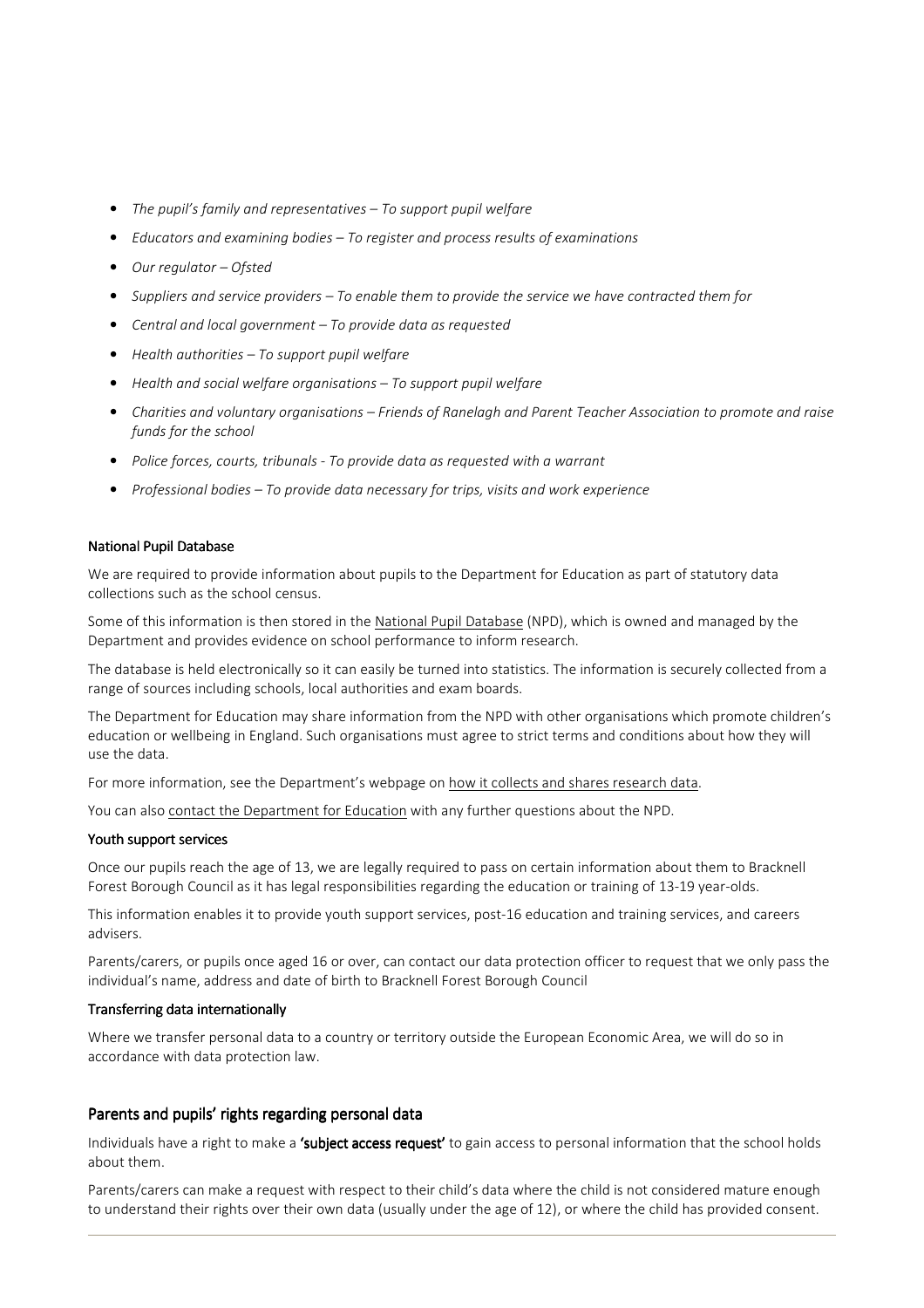Parents also have the right to make a subject access request with respect to any personal data the school holds about them.

If you make a subject access request, and if we do hold information about you or your child, we will:

- Give you a description of it
- Tell you why we are holding and processing it, and how long we will keep it for
- Explain where we got it from, if not from you or your child
- Tell you who it has been, or will be, shared with
- Let you know whether any automated decision-making is being applied to the data, and any consequences of this
- Give you a copy of the information in an intelligible form

Individuals also have the right for their personal information to be transmitted electronically to another organisation in certain circumstances.

If you would like to make a request please contact our data protection officer.

#### Other rights

Under data protection law, individuals have certain rights regarding how their personal data is used and kept safe, including the right to:

- Object to the use of personal data if it would cause, or is causing, damage or distress
- Prevent it being used to send direct marketing
- Object to decisions being taken by automated means (by a computer or machine, rather than by a person)
- In certain circumstances, have inaccurate personal data corrected, deleted or destroyed, or restrict processing
- Claim compensation for damages caused by a breach of the data protection regulations

To exercise any of these rights, please contact our data protection officer.

#### **Complaints**

We take any complaints about our collection and use of personal information very seriously.

If you think that our collection or use of personal information is unfair, misleading or inappropriate, or have any other concern about our data processing, please raise this with us in the first instance.

To make a complaint, please contact our data protection officer.

Alternatively, you can make a complaint to the Information Commissioner's Office:

- Report a concern online at https://ico.org.uk/concerns/
- Call 0303 123 1113
- Or write to: Information Commissioner's Office, Wycliffe House, Water Lane, Wilmslow, Cheshire, SK9 5AF

### Contact us

If you have any questions, concerns or would like more information about anything mentioned in this privacy notice, please contact our data protection officer: